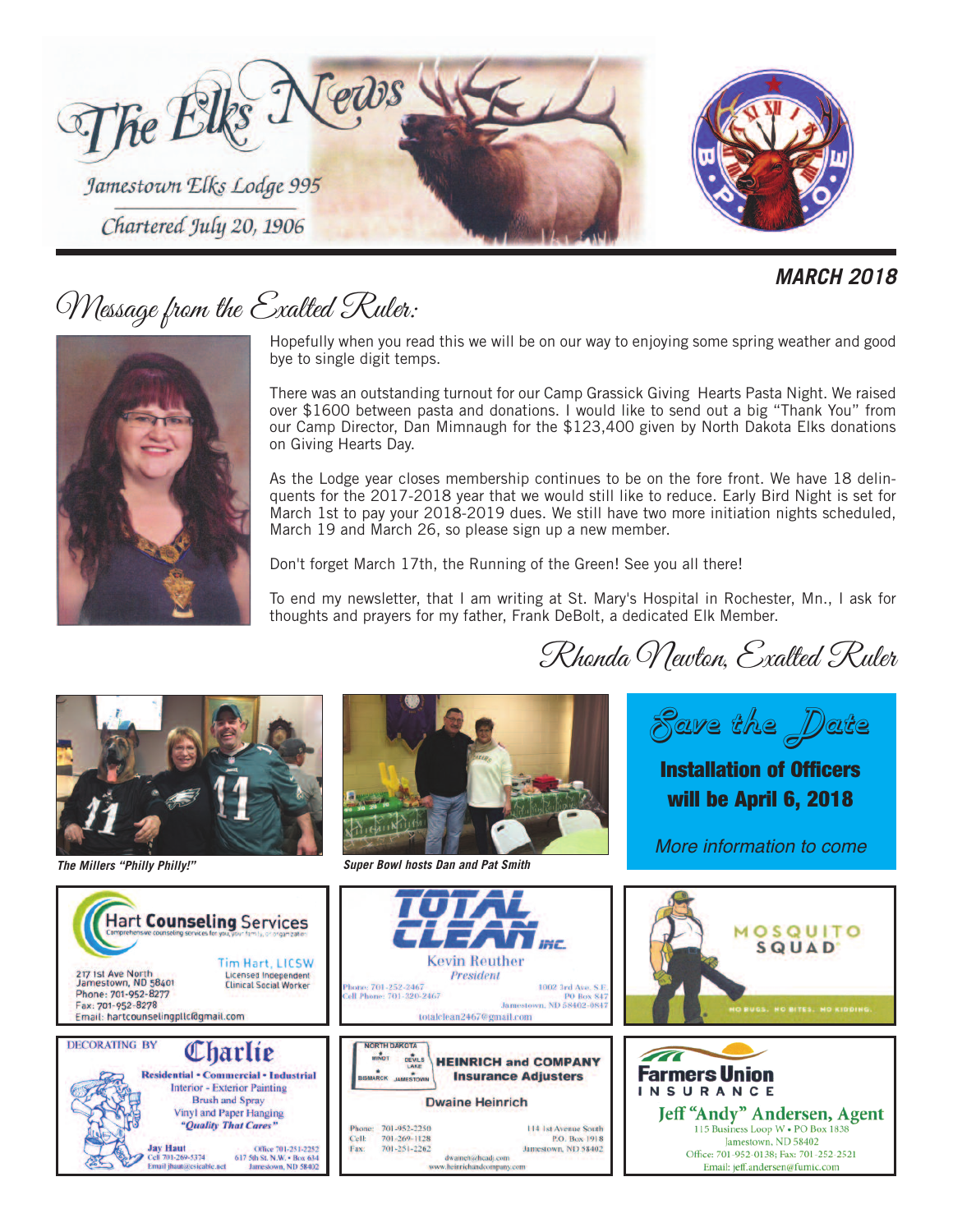



## *Elkettes Meeting*

The Jamestown Elkettes met on February 7, 2018 at the local Elks Lodge. Vice President Pat Smith called the meeting to order. Hostesses for the evening were Vicky Hassler, Judy Kula, Lyn Rutherford and Cat Pfeiffer. They prepared a Mardi Gras meal of jambalaya with rice, pasta salad and bread pudding with hot bourbon sauce.

Guests for the evening were Exalted Ruler Rhonda Newton, Tammy Quinlan, Sherry Armitage, Larry Knoblich and Jerry and Lorene Iverson.

Larry spoke of the 40<sup>th</sup> Annual Running of the Green. He asked all Elkettes to take time to help with registration that weekend. The Iverson's are key to the run, as they offer rides before, during and after the race for free donations. The donations all go to Relay for Life and Camp Grassick.

Secretary's report was read and approved.

Treasurer's report was read and approved. Our balance is \$5012.98. Elkettes sent \$4000.00 for Giving Hearts Day to Camp Grassick.

A report on Souper Saturday was given. About 50 people attended the lunch. Next year we will need more help in organizing this event and possibly change the starting time.

Kim Thoele will bring some new ideas for fund raising for the group.

Kitchen renovation was discussed and tabled until further quotes and drawings are available.

VP Smith proposed the group look ahead to a date to deep clean the facilities.

Vicky Hassler was the winner of the March dinner drawing.

Hostesses for March are Kim Thoele, TJ Qual, Norine Knutson, and Mel Headland.

Meeting was adjourned at 7:15 pm.

Respectfully submitted, Joyce Heinrich, Acting Secretary

#### *The Word of the Month from the Lodge Secretary*

In opening I would like to report on the success of Elk's Camp Grassick Pasta Night, one word WOW! We raised \$1600 thru pasta sales and donations. I would like to thank the following for donating food John Quinlan, Johnny B's Pizza, Joe Larson, Jo Biloff, Kay Hust, Neal Mccoy, Tory Hart, Dan Smith, Dan Rutherford and Ada DeBolt. A second "Big Hand" goes out to the kitchen help Nikki Mandt, Herb Schultz, Lil Dixon, Darin Kelstrom, and Rhonda Newton. THANKS!

Realty

Mark a very important date of March  $1<sup>st</sup>$  is Early Bird come down to the Lodge and pay your dues for 18-19, socialize and save the lodge valuable postage.

Membership update we have 18 delinquent members for lodge year 17-18. If you are one please pay your dues, thanks. New and reinstated members are 29 with 7 awaiting initiation. That leaves us right on goal of 36. I would like to welcome the following new members John Corell, John Quinlan, Justin Fuchs, Trent Fisher, James Froehlich, Jeremy Gray and Troy Orr was reinstated. Update on Elks National Foundation our new average is \$7.63. Thanks to all that have donated.

If you are a widow and desire a spouse identification card be sent to you please give me a call at the office at 701-252- 3642 and leave a message and I will drop it in the mail.

In closing this month I am sponsoring a trivia contest the first one to e-mail me at elks995@daktel.com with the correct answer will receive Three free drink tickets. The question is who are the only Father-Son, Brothers and Father-Daughter that were Past Exalted Rulers. (6 different members)

Please send address corrections to elks995@daktel.com. Thanks, this saves the Lodge costly funds in RETURN POSTAGE.

See You at the Elks Your Elks 995 Secretary Randy A DeBolt

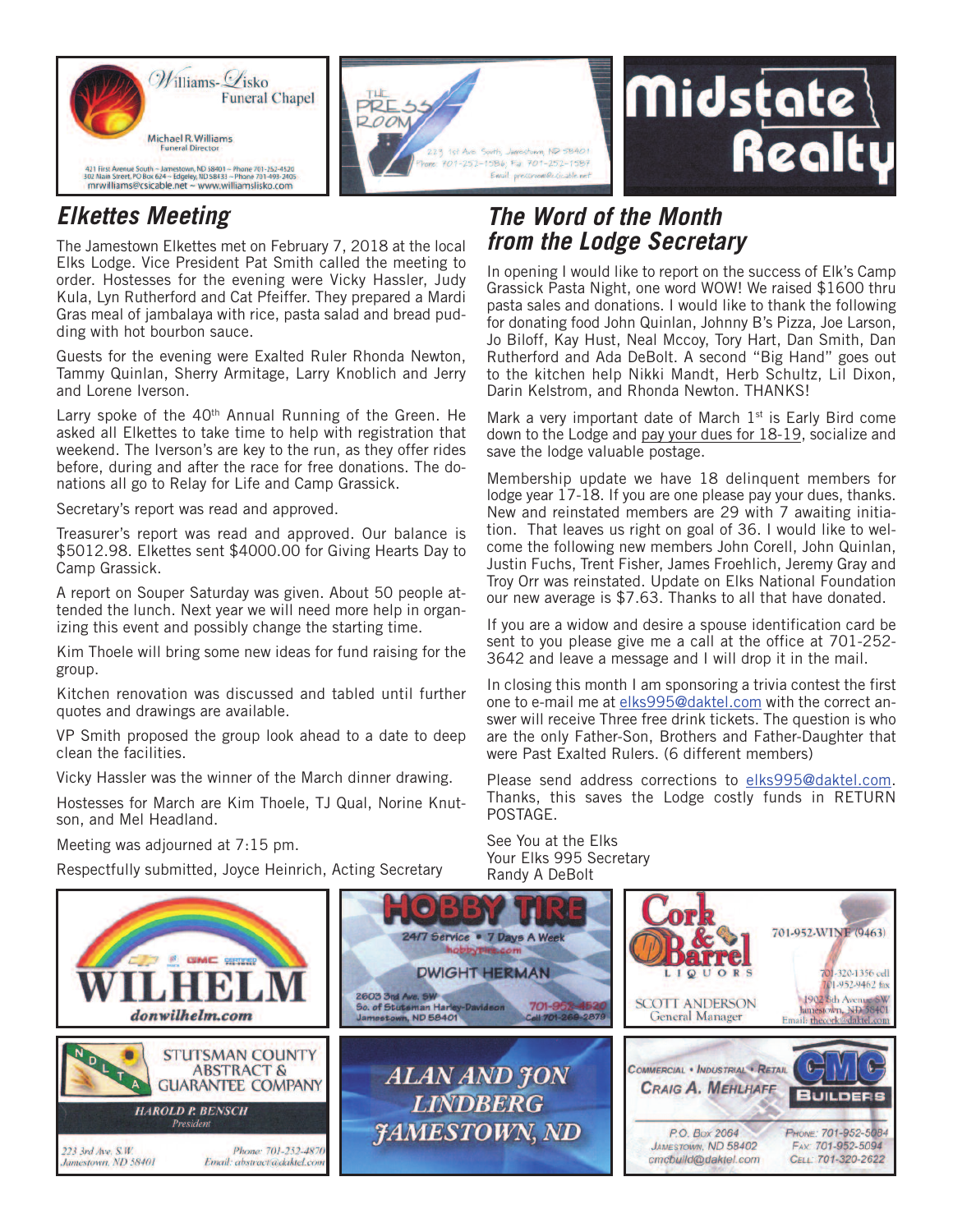

#### *News from the Trustees*

March is here. We do not have much winter left, so let's get out and enjoy it while we can.

It is very fitting that this year the 40<sup>th</sup> Annual St. Patrick's Day race "Runnin O' the Green" which is always the closest Saturday to March 17 will actually fall on Saturday, March 17, 2018. The positive impact that this event has had not only on our community and local cancer patients, but also Camp Grassick, has been tremendous. As the Order of Elks teaches us, "the influence of a good a deed honestly and promptly performed will last forever." Let's all do our part to help ensure that Camp Grassick will be there forever.

This year, although the goal is very lofty, the race founder our very own Leprechaun Larry Knoblich would like to be able to raise funds so that \$40,000 can be donated to Camp Grassick in this the 40th Annual year of the Runnin O' the Green. You can help by paying the \$10 registration fee. In addition, additional gifts will be accepted and may be given directly to Larry, or if you prefer mailed to the Elks at P.O. Box 990, Jamestown, ND 58402.





*Elkettes drawing for the final cash*

*DJ Dennis Mikkleson and Jeannie Neumiller during the Elks 150th party.*



*Elkettes Souper Saturday*



#### *Championship card players "Souper Saturday"*

vices GGUZGALIZ P.O. Box 689 · Jamestown, ND · 58402 Dean Hafner · Cell: 701-320-8281 dean@esajamestown.com<br>701-952-7950 • Fax: 701-952-8601

If you would like to volunteer during the event please see Larry or you may also email to Elks995@daktel.com.

Just around the corner we will have spring and summer coming up, so at some point the Burger and Steak Fry's will start up again. We always need additional teams so put some friends together and take your turn at the grill. The new grilling area will be ready this spring so that will make the task much more user-friendly and enjoyable. Please see Secretary Randy Debolt regarding getting your team involved.

Lastly, on April 1 we will start a new Lodge year with a new Exalted Ruler, Deb Eissinger. Thank you very much to outgoing Exalted Ruler Rhonda Newton and let's all help make ER Deb's year another great year for Elks Lodge 995. You may proud of the fact that we will end the current Lodge year on March 31 with another growth in membership.

> Trustees of Elks Lodge 995, Jo Biloff, Mark Lee, Dave Nelson, Dwaine Heinrich, Tex Weatherly

### *Kitchen Update*

Those of you who have helped out in the kitchen from time to time are aware that our kitchen could use some updates to go along with the new "Lohr Addition" which will enhance our Burger and Steak Fry's and other activities in the very near future.

An ad hoc committee has put together an idea that we believe would address our needs for more kitchen storage, counter space, and appropriate serving areas.

We do have some funds put together, but as with any project such as this we will need additional funds if we are to get this accomplished in the near future. If you are able to help, any donations marked for Kitchen Update could be mailed to Elks 995, P.O. Box 990, Jamestown, ND 58402.

If you would like more information or perhaps to meet at the Elks and go over specific plans, you may contact Vicky Hassler at phone 701-320-5761.